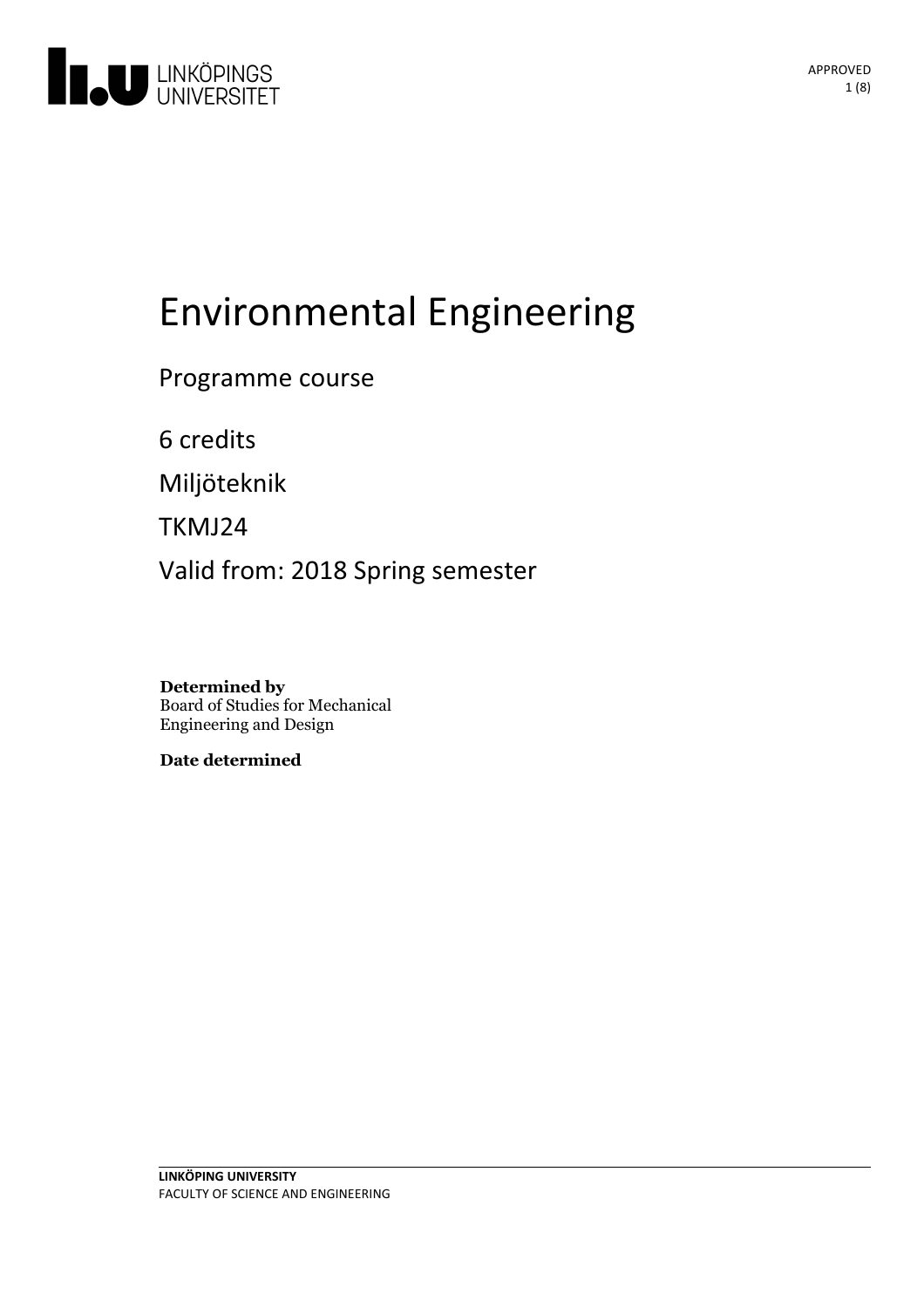# Main field of study

Energy and Environmental Engineering, Product Development, Mechanical Engineering

Course level

First cycle

### Advancement level

 $G_1X$ 

### Course offered for

- Master of Science in Energy Environment Management
- Design and Product Development, M Sc in Engineering
- Protein Science, Master's Programme
- Electronics Design Engineering, M Sc in Engineering
- Mechanical Engineering, M Sc in Engineering
- Civil Engineering, B Sc in Engineering
- Engineering Electronics, B Sc in Engineering
- Chemical Analysis Engineering, B Sc in Engineering
- Air Transportation and Logistics, Bachelor's Programme
- Computer Science and Engineering, M Sc in Engineering
- Information Technology, M Sc in Engineering
- Chemical Biology, M Sc in Engineering
- Biomedical Engineering, M Sc in Engineering
- Computer Science and Software Engineering, M Sc in Engineering
- Applied Physics and Electrical Engineering International, M Sc in Engineering
- Applied Physics and Electrical Engineering, M Sc in Engineering
- Air Transportation and Logistics
- Civic Logistics
- Engineering Biology, M Sc in Engineering

### Entry requirements

Note: Admission requirements for non-programme students usually also include admission requirements for the programme and threshold requirements for progression within the programme, or corresponding.

### **Prerequisites**

At least one year study of engineering. Basic knowledge of chemistry.

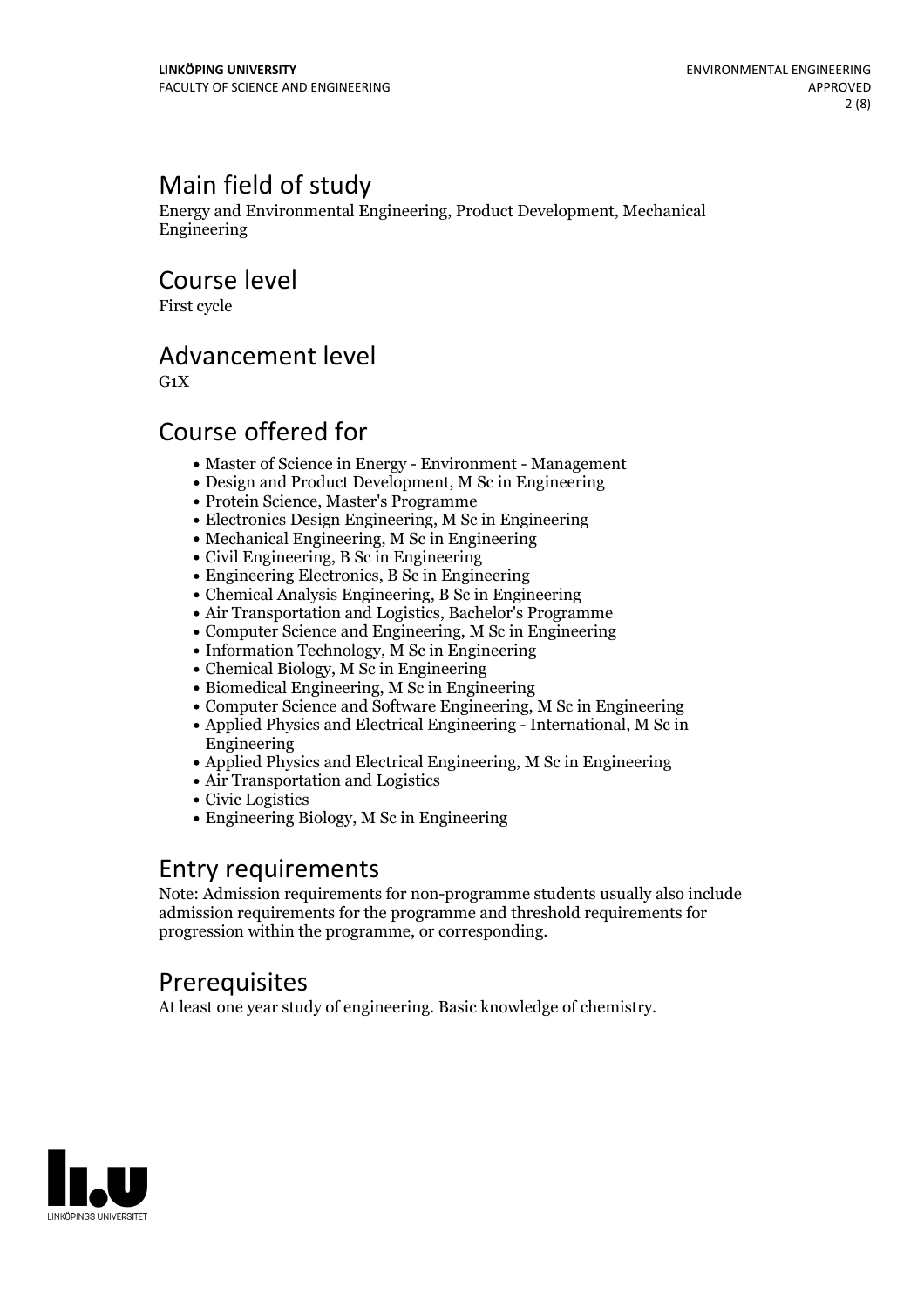# Intended learning outcomes

This course aims to contribute to knowledge and awareness about emergence of environmental problems and possible solutions of these problems. Focus is on the role of the engineer in proactive work to decrease environmental impact in relation to societal flows of material and energy. After successful completion of the course the student shall:

- Be able to describe the important environmental problems that has been presented during the course, and on an overall level, be able to describe the environmental and health effects these problems are causing,<br>• On an overall level, be able to describe the development within the
- environmental field, historically and today, and clarify how probable future scenarios concerning population growth and other societal development might affect the situation,<br>• Be able to apply the above mentioned knowledge by solving reality based
- case studies,<br>• Especially for important technical systems, be able to explain how they
- affect the environment, and through critical evaluation, explain how they
- can be adapted to reduce the environmental impact.<br>• Be able to describe central parts and characteristics of modern corporate environmental management.<br>• Be able to compile, present, and criticize a product report from a life cycle
- perspective,

# Course content

Emergence of and scientific background to environmental problems; sustainable development; environmental issues in relation to technical systems; technical, economical and political measures to solve environmental problems. The role of the engineer concerning the environment and sustainable development.

# Teaching and working methods

Lectures and assignments.

### Examination

| TEN <sub>1</sub> | A Written Examination    | 4 credits | U, 3, 4, 5 |
|------------------|--------------------------|-----------|------------|
|                  | UPG2 Approved assignment | 2 credits | U.G        |

### Grades

Four-grade scale, LiU, U, 3, 4, 5

### Other information

Supplementary courses: Miljömanagement, Industrial Ecology, Resource efficient **Products** 

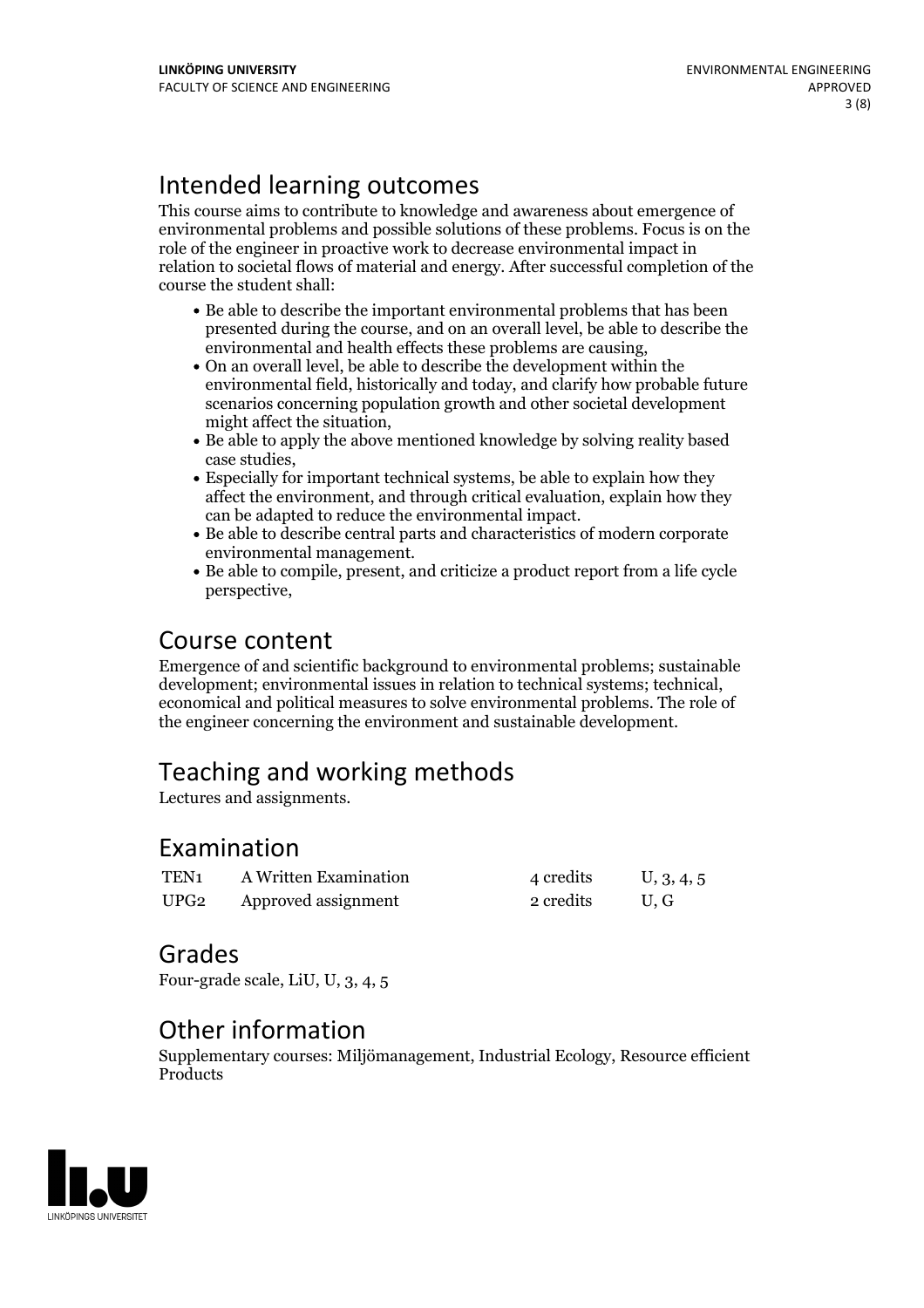### Department

Institutionen för ekonomisk och industriell utveckling

# Director of Studies or equivalent

Carina Sundberg

### Examiner

Carina Sundberg

### Course website and other links

<http://www.iei.liu.se/envtech/utbildning/kurser/tkmj24?l=sv>

# Education components

Preliminary scheduled hours: 45 h Recommended self-study hours: 115 h

# Course literature

#### **Books**

J. Ammenberg och O. Hjelm. (Redaktör), (2013) *Miljöteknik - för en hållbar utveckling.* Studentlitteratur ISBN: 978-91-44-09275-1

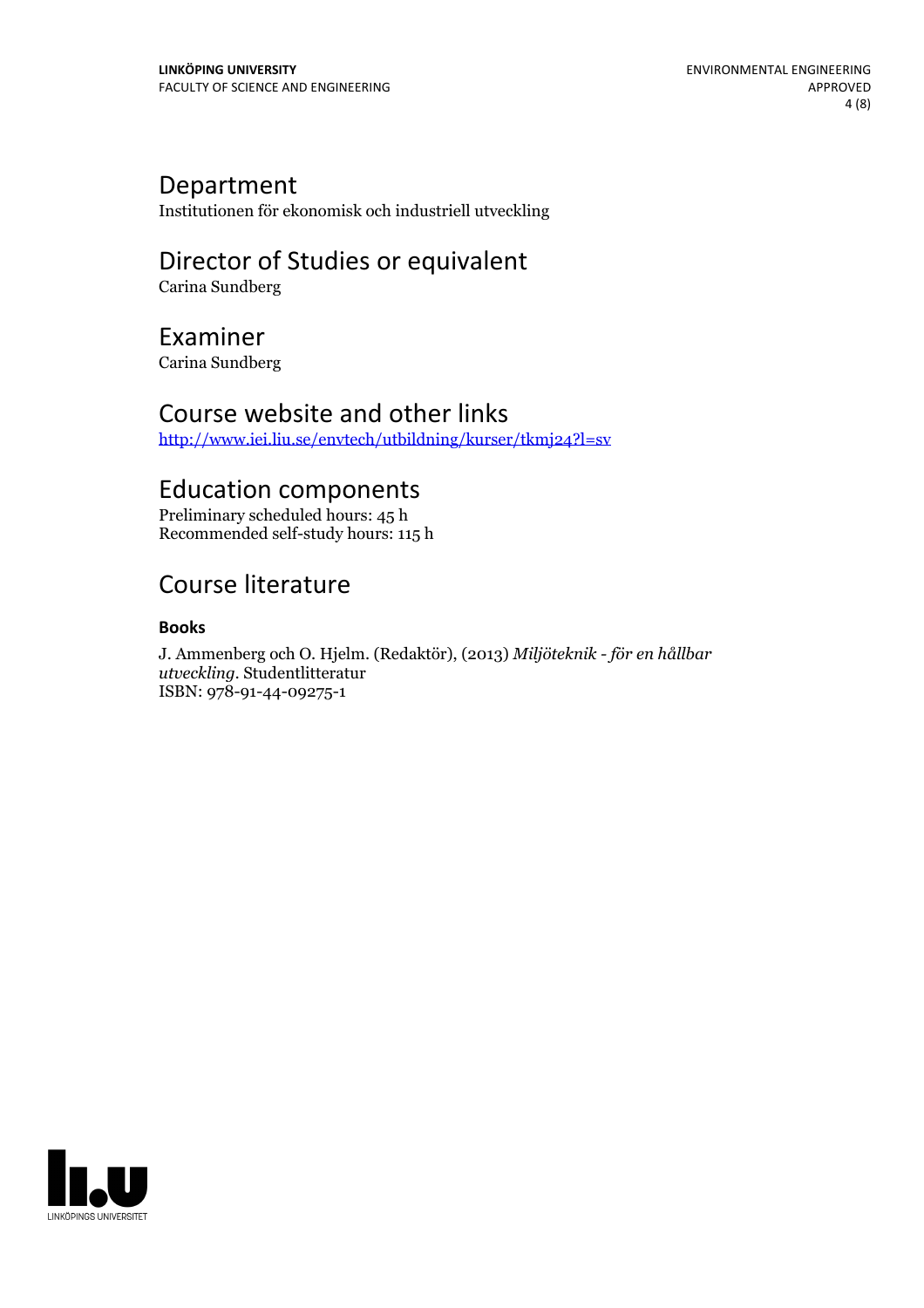# **Common rules**

#### **Course syllabus**

A syllabus has been established for each course. The syllabus specifies the aim and contents of the course, and the prior knowledge that a student must have in order to be able to benefit from the course.

#### **Timetabling**

Courses are timetabled after a decision has been made for this course concerning its assignment to a timetable module. A central timetable is not drawn up for courses with fewer than five participants. Most project courses do not have a central timetable.

#### **Interrupting a course**

The vice-chancellor's decision concerning regulations for registration, deregistration and reporting results (Dnr LiU-2015-01241) states that interruptions in study are to be recorded in Ladok. Thus, all students who do not participate in a course for which they have registered must record the interruption, such that the registration on the course can be removed. Deregistration from <sup>a</sup> course is carried outusing <sup>a</sup> web-based form: www.lith.liu.se/for-studenter/kurskomplettering?l=sv.

#### **Cancelled courses**

Courses with few participants (fewer than 10) may be cancelled or organised in a manner that differs from that stated in the course syllabus. The board of studies is to deliberate and decide whether a course is to be cancelled orchanged from the course syllabus.

#### **Regulations relatingto examinations and examiners**

Details are given in a decision in the university's rule book: http://styrdokument.liu.se/Regelsamling/VisaBeslut/622678.

#### **Forms of examination**

#### **Examination**

Written and oral examinations are held at least three times a year: once immediately after the end of the course, once in August, and once (usually) in one of the re-examination periods. Examinations held at other times are to follow a decision of the board of studies.

Principles for examination scheduling for courses that follow the study periods:

courses given in VT1 are examined for the first time in March, with re-

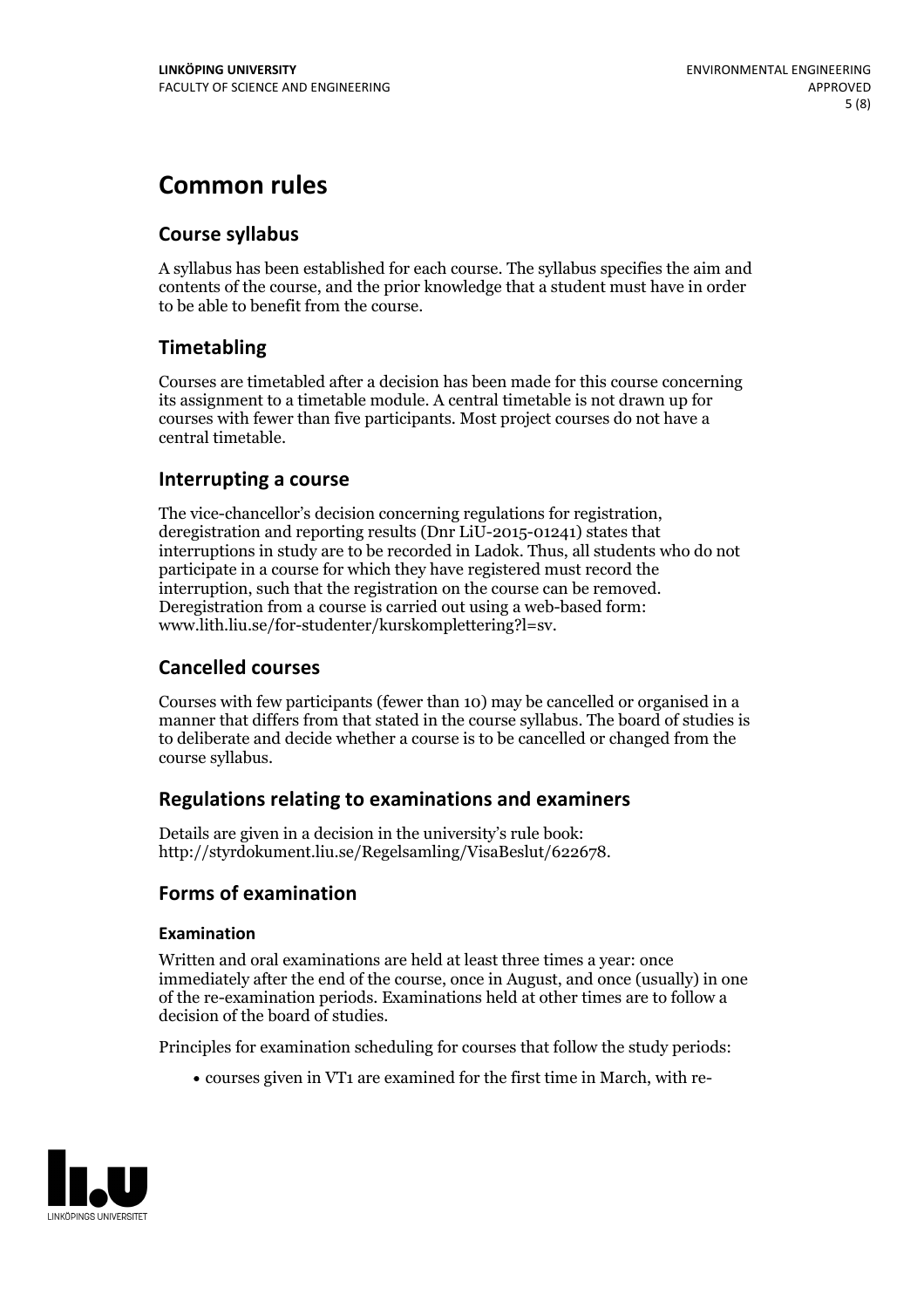examination in June and August

- courses given in VT2 are examined for the first time in May, with re-examination in August and October
- courses given in HT1 are examined for the first time in October, with re-examination in January and August
- courses given in HT2 are examined for the first time in January, with re-examination at Easter and in August.

The examination schedule is based on the structure of timetable modules, but there may be deviations from this, mainly in the case of courses that are studied and examined for several programmes and in lower grades (i.e. 1 and 2).

- Examinations for courses that the board of studies has decided are to be held in alternate years are held only three times during the year in which the course is given.<br>• Examinations for courses that are cancelled or rescheduled such that they
- are not given in one or several years are held three times during the year that immediately follows the course, with examination scheduling that corresponds to the scheduling that was in force before the course was cancelled or rescheduled.<br>• If teaching is no longer given for a course, three examination occurrences
- are held during the immediately subsequent year, while examinations are at the same time held for any replacement course that is given, or alternatively in association with other re-examination opportunities. Furthermore, an examination is held on one further occasion during the next subsequent year, unless the board of studies determines otherwise.<br>• If a course is given during several periods of the year (for programmes, or
- on different occasions for different programmes) the board orboards of studies determine together the scheduling and frequency of re-examination occasions.

#### **Registration for examination**

In order to take an examination, a student must register in advance at the Student Portal during the registration period, which opens 30 days before the date of the examination and closes 10 days before it. Candidates are informed of the location of the examination by email, four days in advance. Students who have not registered for an examination run the risk of being refused admittance to the examination, if space is not available.

Symbols used in the examination registration system:

- \*\* denotes that the examination is being given for the penultimate time.
- \* denotes that the examination is being given for the last time.

#### **Code of conduct for students during examinations**

Details are given in a decision in the university's rule book: http://styrdokument.liu.se/Regelsamling/VisaBeslut/622682.

#### **Retakes for higher grade**

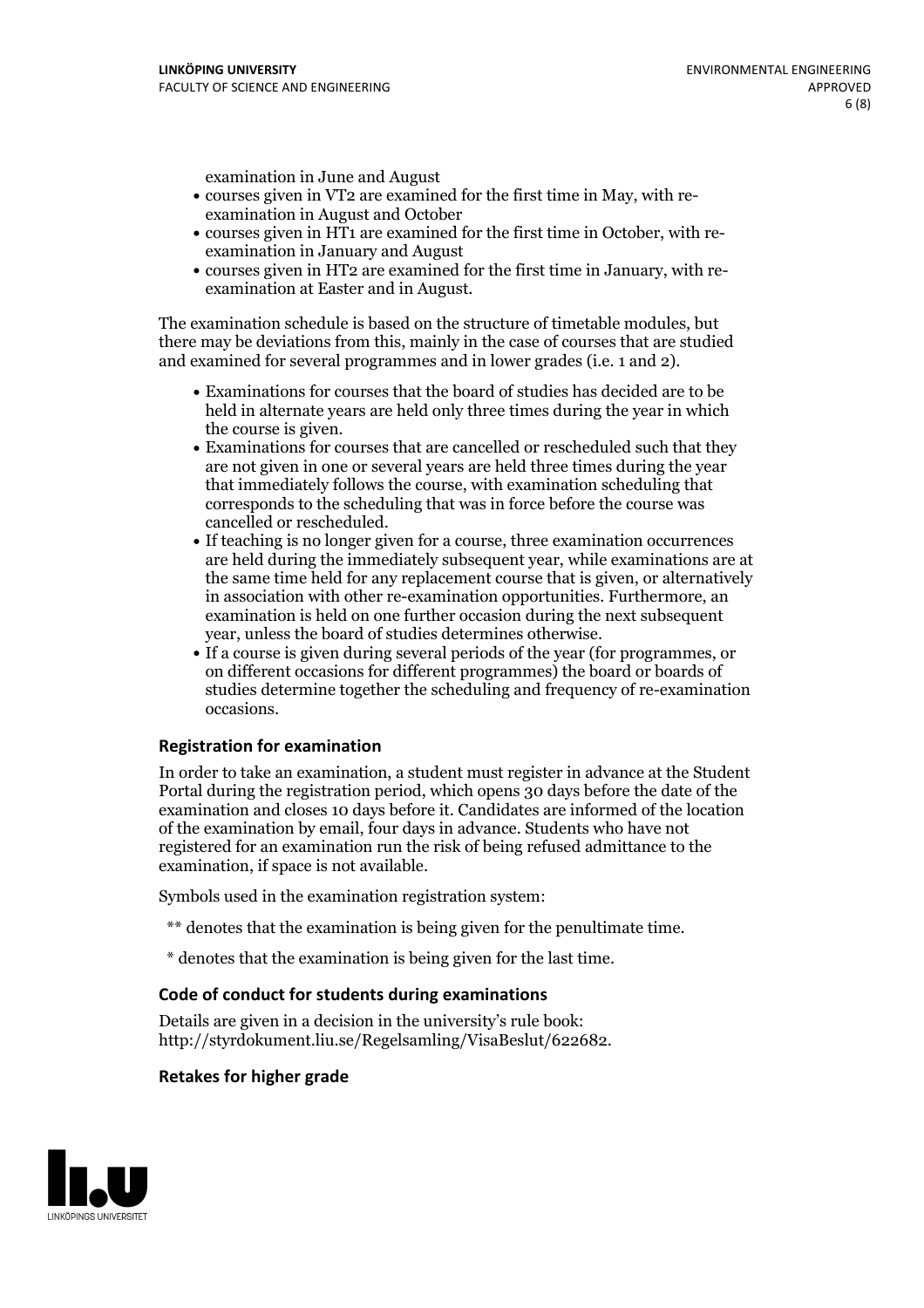Students at the Institute of Technology at LiU have the right to retake written examinations and computer-based examinations in an attempt to achieve a higher grade. This is valid for all examination components with code "TEN" and "DAT". The same right may not be exercised for other examination components, unless otherwise specified in the course syllabus.

#### **Retakes of other forms of examination**

Regulations concerning retakes of other forms of examination than written examinations and computer-based examinations are given in the LiU regulations for examinations and examiners, http://styrdokument.liu.se/Regelsamling/VisaBeslut/622678.

#### **Plagiarism**

For examinations that involve the writing of reports, in cases in which it can be assumed that the student has had access to other sources (such as during project work, writing essays, etc.), the material submitted must be prepared in accordance with principles for acceptable practice when referring to sources (references or quotations for which the source is specified) when the text, images, ideas, data, etc. of other people are used. It is also to be made clear whether the author has reused his or her own text, images, ideas, data, etc. from previous examinations.

A failure to specify such sources may be regarded as attempted deception during examination.

#### **Attempts to cheat**

In the event of <sup>a</sup> suspected attempt by <sup>a</sup> student to cheat during an examination, or when study performance is to be assessed as specified in Chapter <sup>10</sup> of the Higher Education Ordinance, the examiner is to report this to the disciplinary board of the university. Possible consequences for the student are suspension from study and a formal warning. More information is available at https://www.student.liu.se/studenttjanster/lagar-regler-rattigheter?l=sv.

#### **Grades**

The grades that are preferably to be used are Fail (U), Pass (3), Pass not without distinction  $(4)$  and Pass with distinction  $(5)$ . Courses under the auspices of the faculty board of the Faculty of Science and Engineering (Institute of Technology) are to be given special attention in this regard.

- 1. Grades U, 3, 4, 5 are to be awarded for courses that have written
- examinations. 2. Grades Fail (U) and Pass (G) may be awarded for courses with <sup>a</sup> large degree of practical components such as laboratory work, project work and group work.

#### **Examination components**

- 
- 1. Grades U, 3, 4, <sup>5</sup> are to be awarded for written examinations (TEN). 2. Grades Fail (U) and Pass (G) are to be used for undergraduate projects and other independent work.